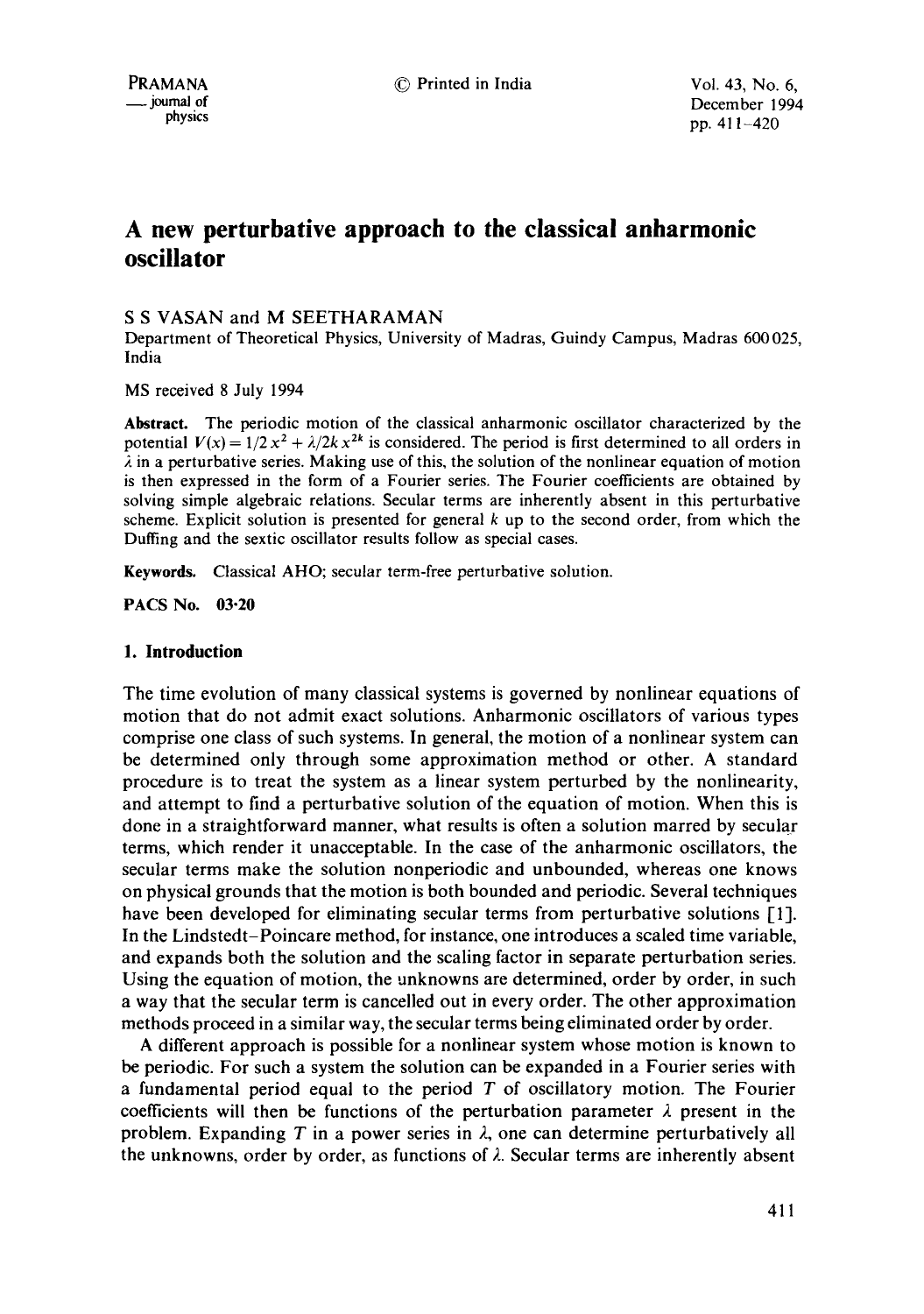in this scheme. A systematic perturbative formalism along these lines has been developed by Helleman and Montroll [2]. For the anharmonic oscillator (AHO) system, the H-M scheme amounts to determining simultaneously the frequency of the periodic motion and the displacement by writing separate perturbation series for each one. The coefficients in the two series are obtained from a nonlinear recurrence relation.

In the case of the AHO system a variation of the Fourier series method is possible, which differs significantly from the  $H-M$  method and offers considerable advantage. It is based on the fact that the period of classical motion of the AHO can be determined, quite independently of the detailed behaviour of the displacement as a function of time. This point does not seem to have been noticed in the literature. Once the period is determined, the original nonlinear differential equation reduces to a set of simple uncoupled linear algebraic equations for the Fourier coefficients. The rather involved analysis of Helleman and Montroll can be completely bypassed. The present paper demonstrates this in detail.

We consider the periodic motion of the anharmonic oscillator characterized by the potential energy

$$
V(x) = \frac{1}{2}x^2 + \frac{1}{2k}\lambda x^{2k}, \qquad \lambda > 0
$$

where  $k$  is a positive integer. The period is first computed to all orders in the parameter  $\lambda$ . We then obtain the solution  $x(t)$  for general k explicitly up to the second order. Our perturbative solution reproduces (up to order  $\lambda^2$ ) the known closed form results for the Duffing and the sextic anharmonic oscillators.

## **2. Perturbative expansion for period**

The Hamiltonian for the general AHO is taken to be

$$
H = \frac{1}{2}p^2 + \frac{1}{2}x^2 + \frac{1}{2k}\lambda x^{2k}.
$$
 (1)

This leads to the nonlinear equation of motion

$$
\ddot{x} + x + \lambda x^{2k-1} = 0. \tag{2}
$$

We are interested in solving (2) subject to the initial conditions

$$
x(0) = A, \quad \dot{x}(0) = 0. \tag{3}
$$

Since  $H$  is conserved, there exists the first integral

$$
\frac{1}{2}\dot{x}^2 + \frac{1}{2}x^2 + \frac{1}{2k}\lambda x^{2k} = E,
$$
\n(4)

 $E$  being the total energy. From (4) it follows that the period  $T$  of oscillation is given by

$$
T = \sqrt{2} \int_{-A}^{A} \frac{dx}{[E - (1/2)x^2 - (\lambda/2k)x^{2k}]^{1/2}}
$$
 (5)

where  $x = \pm A$  are the turning points defined by  $E = V(x)$  [cf. (3)].

**412 Pramana - J. Phys., Vol. 43, No. 6, December 1994**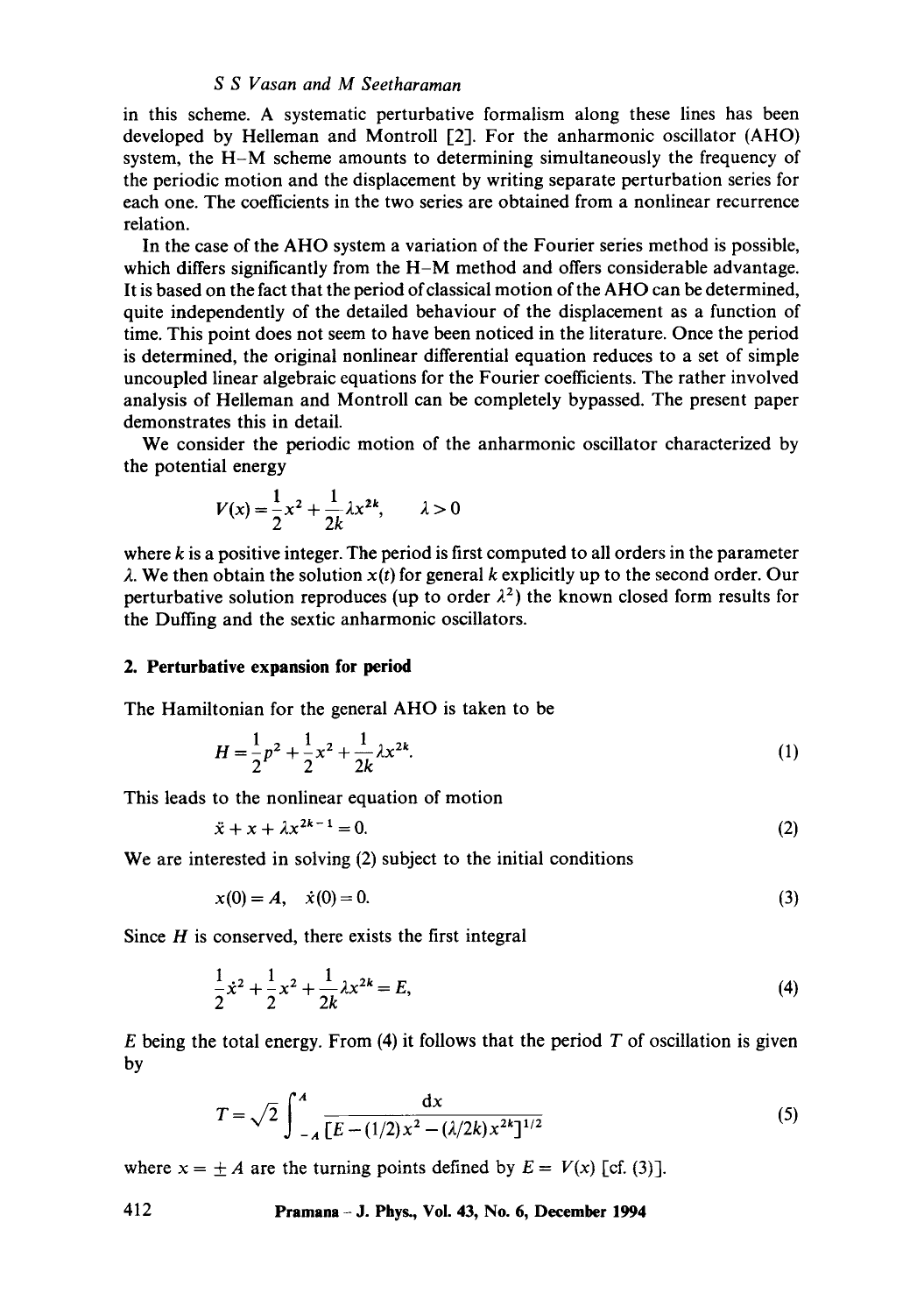We convert the real integral above into a contour integral in the z plane of the form

$$
T = \frac{1}{\sqrt{2}} \oint \frac{dz}{[E - (1/2)z^2 - (\lambda/2k)z^{2k}]^{1/2}}
$$
(6)

where the contour encloses only a branch cut joining  $+A$  and  $-A$ , and no other singularity of the integrand. The branch of the square root chosen is that which is positive real on the upper lip of the cut; this necessitates that the contour be traversed clockwise. The above contour integral representation for the period proves to be particularly advantageous, as will be evident from what follows.

Making a perturbation expansion of the integrand in (6) in powers of  $\lambda$ , we obtain

$$
\sqrt{2}T = \sum_{n=0}^{\infty} {\binom{-\frac{1}{2}}{n}} \left(-\frac{\lambda}{2k}\right)^n I_n \tag{7}
$$

where  $I_n$  is the integral

$$
I_n = \oint \frac{\mathrm{d}z \, z^{2nk}}{(E - (1/2)z^2)^{n+1/2}} \tag{8}
$$

In a different context we have considered similar contour integrals [3, 4]. To evaluate  $I_n$ , we rewrite it in the following form, with a simpler denominator for the integrand:

$$
I_n = \frac{(-2)^n}{(2n-1)!!} \frac{\partial^n}{\partial E^n} \oint \frac{dz \, z^{2nk}}{(E - (1/2)z^2)^{1/2}}
$$
(9)

Now, the change of variable  $z = \sqrt{2E} t$  enables the integrand's dependence on E to be factored out. We get

$$
\oint \frac{\mathrm{d}z \, z^{2nk}}{(E - (1/2)z^2)^{1/2}} = \sqrt{2} (2E)^{nk} \oint \frac{\mathrm{d}t \, t^{2nk}}{(1 - t^2)^{1/2}}.
$$
\n(10)

We observe that the integrand in (10) has only integrable singularities at  $t = \pm 1$ . Therefore we can evaluate it by compressing the contour on to the real axis. Thus

$$
\oint \frac{\mathrm{d}t \, t^{2nk}}{(1-t^2)^{1/2}} = 2 \int_{-1}^1 \frac{\mathrm{d}t \, t^{2nk}}{(1-t^2)^{1/2}} = 2B\bigg(nk + \frac{1}{2}, \frac{1}{2}\bigg),\tag{11}
$$

where B is the Euler beta function defined by  $B(x, y) = \Gamma(x)\Gamma(y)/\Gamma(x + y)$ . Substituting (10) and (11) in (9), and the resulting expression in (7), we get after some simplification

$$
T = 2\pi \sum_{n=0}^{\infty} {2nk \choose nk} {nk \choose n} \left( -\frac{\lambda E^{k-1}}{2^k \cdot 2k} \right)^n.
$$
 (12)

We note at this point that the various manipulations performed on  $(8)$  are feasible because of its form as a closed contour integral in the complex plane. To derive the above expansion for T directly from the real integral (5) would entail far more labour.

The result (12) for the period is a perturbative series in  $\lambda$  whose coefficients are functions of the energy E, except for the case  $k = 1$ . For  $k = 1$  the series can be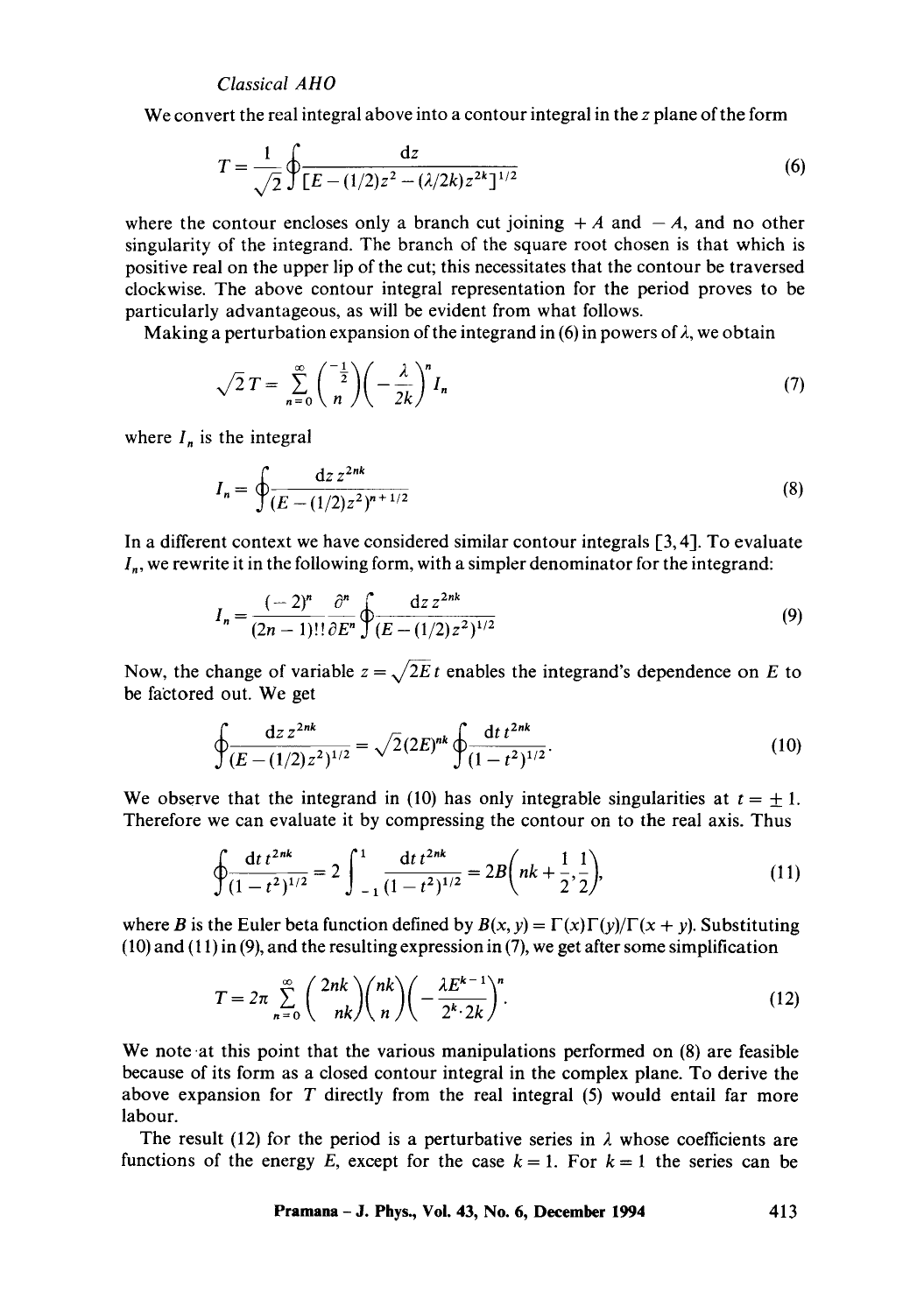summed, and yields, as it should, the value  $T = 2\pi(1 + \lambda)^{-1/2}$ . The value of E is fixed by the initial conditions. For the conditions that we have chosen (see (3) above), the energy is the following function of the initial displacement  $A$ :

$$
E = \frac{1}{2}A^2 + \frac{\lambda}{2k}A^{2k}.
$$
 (13)

Substituting for E in (12), we may obtain T in terms of  $\lambda$  and A. It is also possible to derive the following series for T in powers of A, by inserting  $(13)$  in  $(5)$  directly:

$$
T = 2\pi \sum_{n=0}^{\infty} C_n \left(\frac{\lambda A^{2k-2}}{k}\right)^n
$$
 (14a)

where

$$
C_n = \frac{1}{\pi} \binom{-\frac{1}{2}}{n} \int_{-1}^{+1} \frac{du(1 - u^{2k})^n}{(1 - u^2)^{n + 1/2}} = \sum_{m=0}^n \frac{(-1)^m}{2^{2km}} \binom{n}{m} \binom{km}{n} \binom{2km}{km}.
$$
 (14b)

Introducing the frequency  $\Omega$ , and expanding it in a perturbative series

$$
\Omega = \frac{2\pi}{T} = 1 + \lambda \Omega_1 + \lambda^2 \Omega_2 + \dots \tag{15a}
$$

we note that the coefficients  $\Omega_i$  will be functions of the parameter A. These can be determined using (12) or (14). The explicit expressions for  $\Omega_1$  and  $\Omega_2$  are

$$
\Omega_1 = \frac{1}{2^{2k}} \binom{2k}{k} A^{2k-2} \tag{15b}
$$

$$
\Omega_2 = \frac{1}{2^{4k}} \left\{ \binom{2k}{k}^2 + 2^{2k} \frac{(k-1)}{k} \binom{2k}{k} - \frac{2k-1}{k} \binom{4k}{2k} \right\} A^{4k-4}.
$$
 (15c)

The higher order coefficients  $\Omega_i$  when needed can be calculated either from (12) and (13) or form (14).

We conclude this section with the following point. Had we chosen, instead of (1), the Hamiltonian

$$
\widetilde{H} = \frac{1}{2m}p^2 + \frac{1}{2}m\omega^2 x^2 + \frac{1}{2k}ax^{2k},
$$

the corresponding period  $T(m, \omega, \alpha, E)$  would be related to the period defined by (5) through the equation

$$
T(m,\omega,\alpha,E) = \frac{1}{\omega} T(1,1,\lambda,E)
$$
 (16a)

where

$$
\lambda = \alpha/(m\omega^2)^k. \tag{16b}
$$

This scaling law for the period is derived from (5) by a simple scaling of the integration variable. There is no loss of generality therefore in choosing for the Hamiltonian the form given in (1). It may be noted that the scaling law for  $T$  regarded as a function of *A* is  $T(m, \omega, \alpha, A) = \omega^{-1} T(1, 1, \alpha/m\omega^2, A).$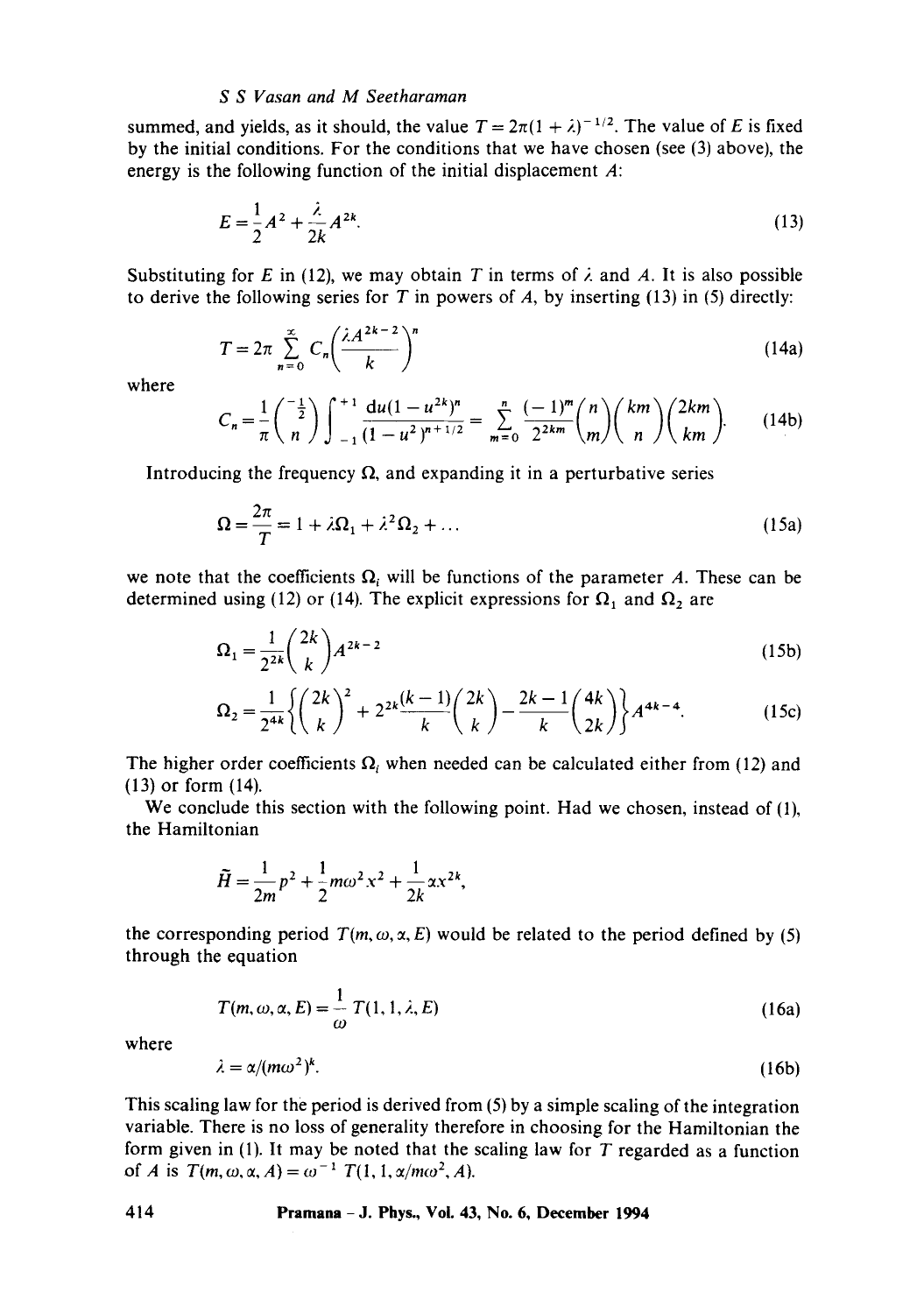#### **3. First order solution**

The solution to the equation of motion must be a periodic function with period T. Since in the absence of the anharmonic term the solution satisfying the initial conditions (3) is A cos t, we write for the first order solution  $x(t) = A \cos \Omega t + \lambda f(t)$ . The function  $f$  itself must also have the same period, and can therefore be expressed as a Fourier series. The initial velocity having been taken as zero, the series for fwill not contain any sine terms. Writing  $f(t) = \sum C_n \cos n\Omega t$ , we can deduce from the structure of the equation of motion that the series for  $f(t)$  contains only a finite number of odd cosine terms, and no even cosine terms. We are thus led to write

$$
x(t) = A\cos\Omega t + \lambda \sum_{n=0}^{k-1} a_n \cos(2n+1)\Omega t + O(\lambda^2). \tag{17}
$$

It is necessary that the coefficients  $a_n$  obey the relation

$$
\sum_{n=0}^{k-1} a_n = 0 \tag{18}
$$

in order that the initial condition  $x(0) = A$  be satisfied. We shall see that it is always possible to ensure condition (18).

Substituting (17) into (2), using the expansion  $\Omega^2 = 1 + 2\lambda\Omega_1 + O(\lambda^2)$ , and retaining only terms of order  $\lambda$ , we arrive at the equation

$$
\sum_{n=0}^{k-1} a_n [1 - (2n+1)^2] \cos(2n+1) \Omega t
$$
  
=  $2\Omega_1 A \cos \Omega t - \frac{A^{2k-1}}{2^{2k-2}} \sum_{n=0}^{k-1} {2k-1 \choose k-1-n} \cos(2n+1) \Omega t.$  (19)

In obtaining (19) we have made use of the standard formula

$$
\cos^{2k-1}\theta = \frac{1}{2^{2k-2}}\sum_{n=0}^{k-1} \binom{2k-1}{k-1-n} \cos(2n+1)\theta.
$$

The coefficients  $a_n$  can be determined from (19). We observe that on the lhs of (19), the coefficient of  $\cos \Omega t$  vanishes. Therefore, for consistency, the rhs also must be free of  $\cos \Omega t$  term. Indeed it is so, as can be easily checked. The coefficient of  $\cos \Omega t$  term on the rhs is

$$
2A\bigg\{\Omega_1-\frac{A^{2k-2}}{2^{2k-1}}\binom{2k-1}{k-1}\bigg\},\,
$$

and this vanishes because of (15b). Therefore,  $a_0$  in (17) is arbitrary. All the other  $a_n$ 's are determined uniquely by (19), with the result

$$
a_n = \frac{1}{(2n+1)^2 - 1} \frac{A^{2k-1}}{2^{2k-2}} {2k-1 \choose k-1-n}, \quad n > 0.
$$
 (20)

It is now evident that in order to satisfy (18) we should set

$$
a_0 = \sum_{n=1}^{k-1} \frac{1}{1 - (2n+1)^2} \frac{A^{2k-1}}{2^{2k-2}} {2k-1 \choose k-1-n}.
$$

**Pramana- J. Phys., Vol. 43, No. 6, December 1994 415**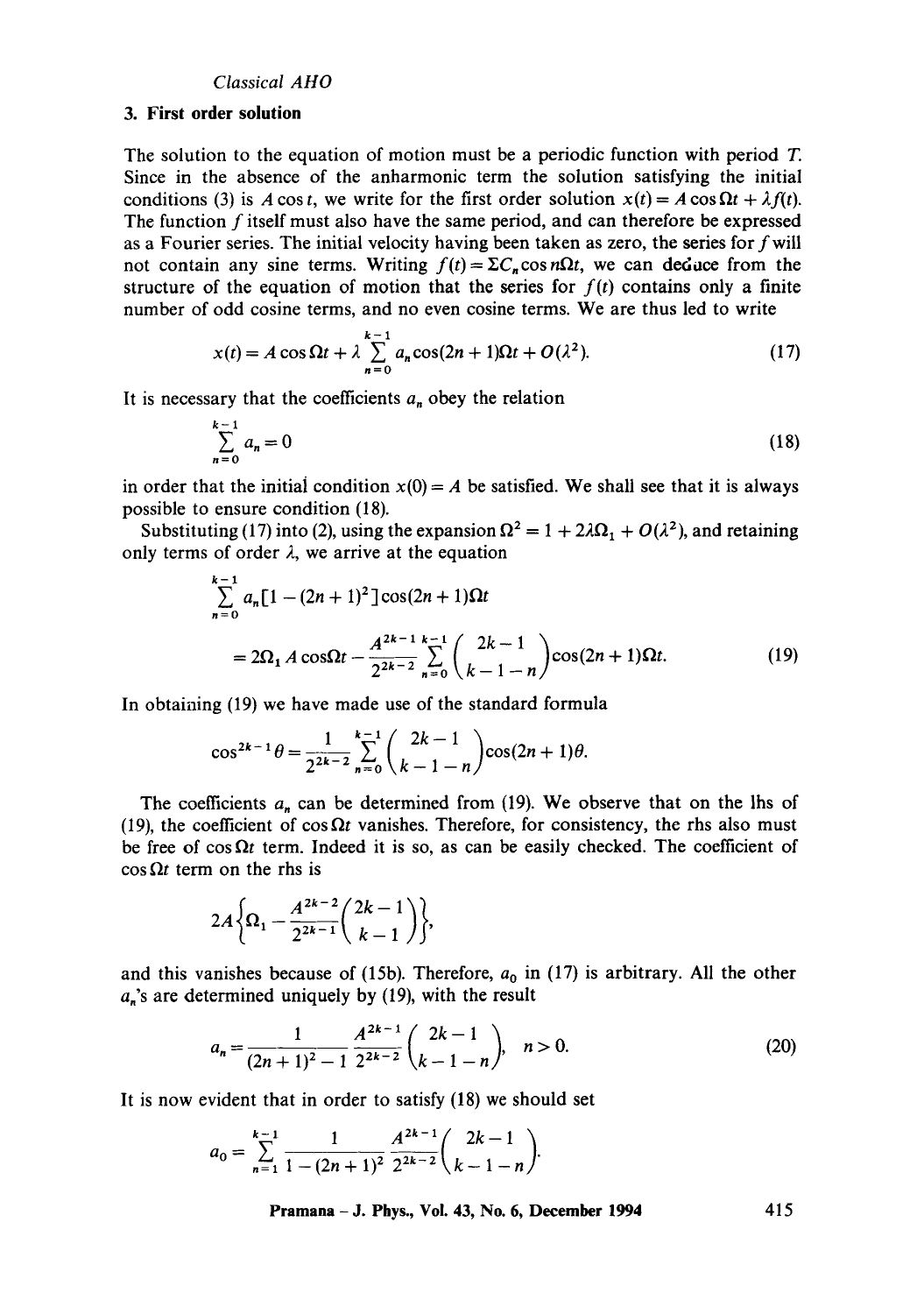The summation on the rhs can be carried out using the identity

$$
\sum_{m=0}^{k-2} {2k-1 \choose m} \frac{1}{(k-m)(k-m-1)} = \frac{1}{2k} \left[ (k+1) {2k \choose k} - 2^{2k} \right]
$$

and we get

$$
a_0 = \frac{A^{2k-1}}{2k \, 2^{2k}} \left[ 2^{2k} - (k+1) \binom{2k}{k} \right].
$$
 (21)

We thus have the solution to first order

$$
x(t) = A\cos\Omega t + \lambda \sum_{n=0}^{k-1} a_n \cos(2n+1)\Omega t,
$$
\n(22)

with  $a_0$  given by (21) and  $a_n$ ,  $n > 0$ , by (20).

## **4. Solution to second order**

To determine the solution to the second order in  $\lambda$ , we make the following ansatz

$$
x(t) = A \cos \Omega t + \lambda \sum_{n=0}^{k-1} a_n \cos(2n+1)\Omega t + \lambda^2 \sum_{n=0}^{2(k-1)} b_n \cos(2n+1)\Omega t + O(\lambda^3)
$$
 (23)

where the first order coefficients  $a_n$  have already been obtained. We observe first that

$$
\ddot{x} + x = \left[ -2\lambda \Omega_1 - \lambda^2 (\Omega_1^2 + 2\Omega_2) \right] A \cos\Omega t
$$
  
+  $\lambda \sum a_n [1 - (2n + 1)^2 - 2\lambda \Omega_1 (2n + 1)^2] \cos((2n + 1)\Omega t)$   
+  $\lambda^2 \sum b_n [1 - (2n + 1)^2] \cos((2n + 1)\Omega t)$ 

where we have used the expansion  $\Omega^2 = 1 + 2\lambda\Omega_1 + \lambda^2(\Omega_1^2 + 2\Omega_2)$  and retained terms up to order  $\lambda^2$ . The nonlinear term yields, to this order,

$$
\lambda x^{2k-1} = \lambda A^{2k-1} \cos^{2k-1} \Omega t +
$$
  

$$
\lambda^2 (2k-1) A^{2k-2} \cos^{2k-2} \Omega t \cdot \sum a_n \cos(2n+1) \Omega t.
$$

Picking out the  $\lambda^2$  terms from the above we get

$$
\sum_{n=0}^{2k-2} b_n [1 - (2n+1)^2] \cos(2n+1) \Omega t
$$
  
=  $(\Omega_1^2 + 2\Omega_2) A \cos \Omega t + 2\Omega_1 \sum_{n=0}^{k-1} a_n (2n+1)^2 \cos(2n+1) \Omega t$   
-  $(2k-1) A^{2k-2} \sum_{n=0}^{k-1} a_n \cos(2n+1) \Omega t \cos^{2k-2} \Omega t.$  (24)

**416 Pramana -J. Phys., Vol. 43, No. 6, December 1994**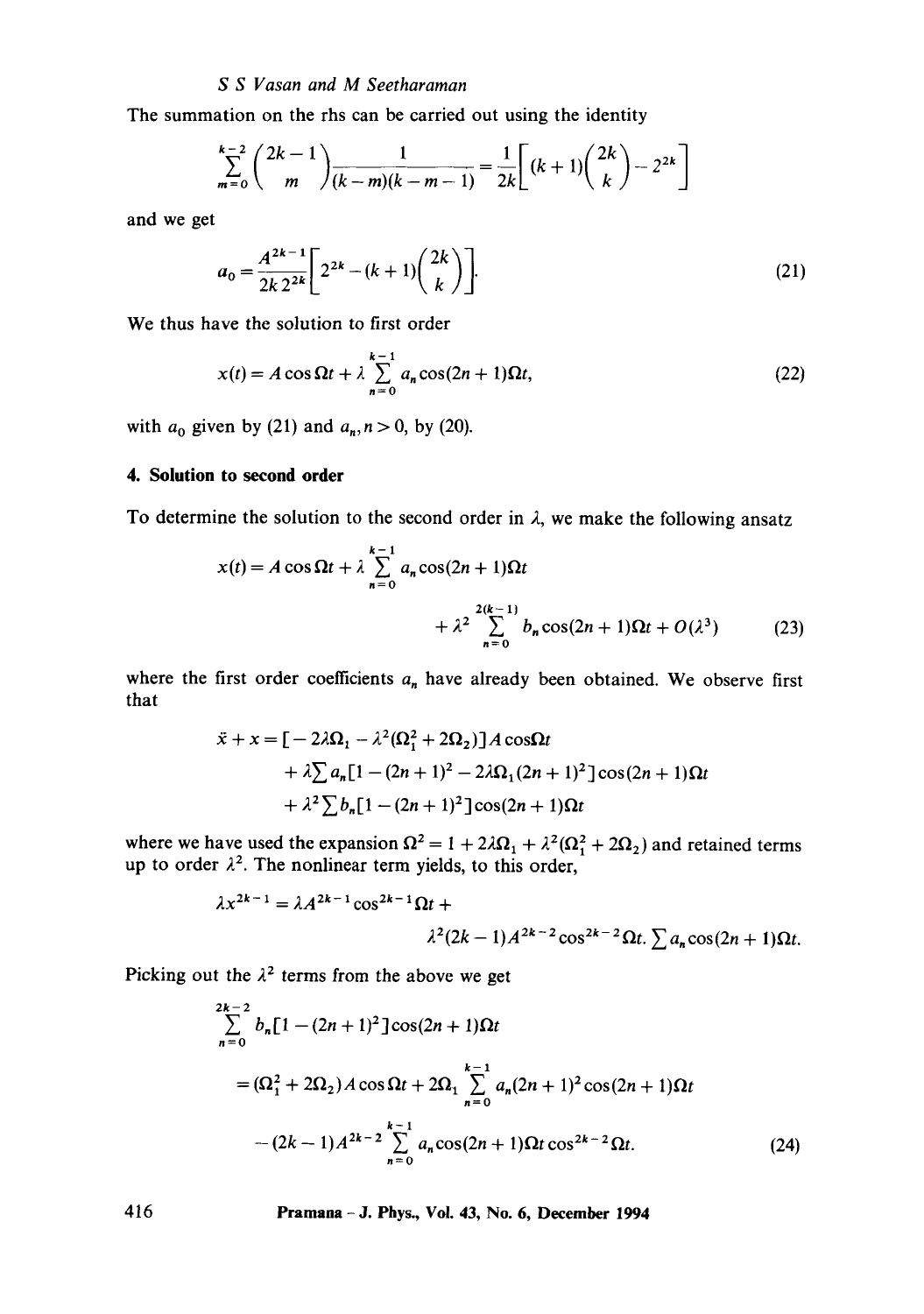Using the formula

$$
\cos^{2n}\theta = \frac{1}{2^{2n}}\left[\binom{2n}{n} + \sum_{m=0}^{n-1} 2\binom{2n}{m} \cos 2(n-m)\theta\right]
$$

the last term on the rhs of (24) can be expressed as sum of cosines. After some algebra we get

$$
\sum_{n=0}^{2k-2} b_n [1 - (2n+1)^2] \cos(2n+1) \Omega t
$$
  
=  $C \cos \Omega t + 2\Omega_1 \sum_{n=1}^{k-1} a_n [(2n+1)^2 - k] \cos(2n+1) \Omega t$   

$$
- \frac{(2k-1)A^{2k-2}}{2^{2k-2}} \left\{ \sum_{n=1}^{2k-2} f_n \cos(2n+1) \Omega t + \sum_{n=1}^{k-2} g_n \cos(2n+1) \Omega t \right\}
$$
(25a)

where

$$
f_n = \sum_{m=0}^{n-1} a_m {2k-2 \choose k-1-n+m},
$$
 (25b)

$$
g_n = \sum_{m=n+1}^{n+k-1} a_m {2k-2 \choose k-1+n-m} + \sum_{m=0}^{k-2-n} a_m {2k-2 \choose k-2-n-m},
$$
(25c)

$$
C = A\left(\Omega_1^2 + 2\Omega_2 + \frac{(k^2 - 1)}{k}\Omega_1^2\right) + 2\Omega_1 \frac{(1 - k)}{k} A^{2k - 1} - \frac{(2k - 1)A^{2k - 2}}{2^{2k - 2}} \sum_{m = 0}^{k - 2} a_{m + 1} \binom{2k - 1}{k - 2 - m}.
$$
 (26)

The second order coefficients  $b_n$  are to be determined from (25), the rhs of which involves only known quantities. As in the first order, the coefficient  $b_0$  on the lhs is zero. On the rhs, C is found to vanish on substituting the known values of  $a_n$ ,  $\Omega_1$ and  $\Omega_2$  in (26). This makes  $b_0$  arbitrary. The other  $b_n$ 's are determined uniquely by (25). Taking  $a_n = 0$  for  $n \ge k$  ( $a_n$  given by (20) vanishes in fact for  $n \ge k$ ), the sum over n on the rhs of (25a) can be extended from  $k - 1$  to  $2k - 2$ . Putting in the value of  $\Omega_1$  and rearranging terms, we get finally the expression

$$
b_n = \frac{A^{2k-2}}{2^{2k}n(n+1)} \left\{ -\frac{(2n+1)^2}{2} {2k \choose k} a_n + (2k-1) \sum_{m=0}^{n+k-1} {2k-2 \choose k-1-n+m} a_m + (2k-1) \sum_{m=0}^{k-2-n} {2k-2 \choose k-2-n-m} a_m \right\}, \qquad n > 0. \tag{27}
$$

As in the case of  $a_0$  in first order, the arbitrary coefficient  $b_0$  is fixed by the requirement that  $\sum_{n=0}^{2k-2} b_n = 0$  thus ensuring that the initial condition  $x(0) = A$  is satisfied in the second order also.

## **5. General solution**

The solution derived above corresponds to a particular set of initial conditions, namely arbitrary displacement and zero velocity. The analysis of the AHO is simplest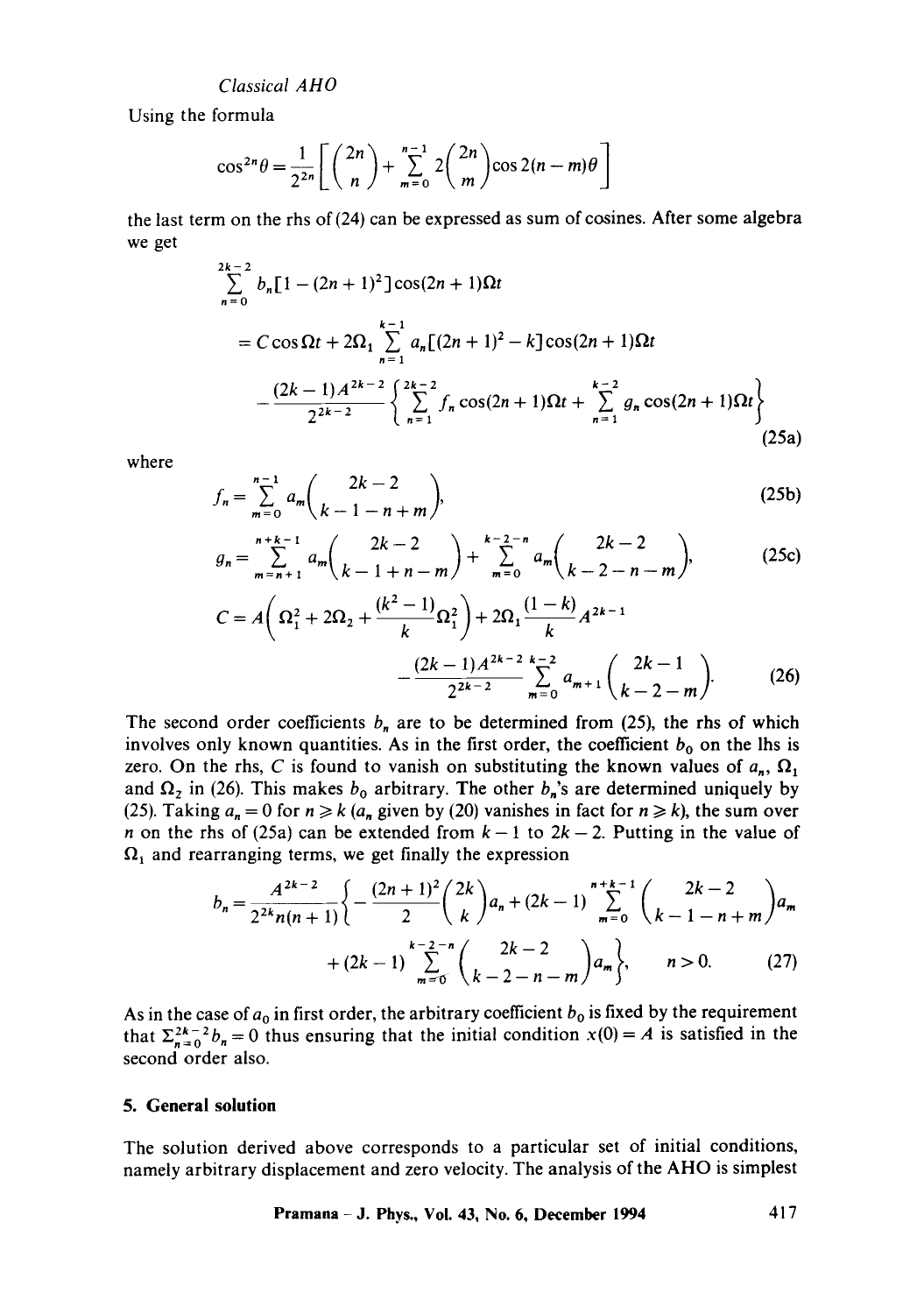with these conditions. It is possible to obtain from this particular solution the general solution corresponding to arbitrary initial position and velocity. To this end, we note that the equation of motion (2) is invariant under time translations. Therefore, if we replace  $\Omega t$  in (23) by  $\Omega t + \phi$ , we still have a solution, but with the change that A is no longer identifiable as the initial displacement  $x(0)$ . Explicitly, the new solution

$$
\tilde{x}(t) = A\cos(\Omega t + \phi) + \lambda \sum a_n \cos(2n + 1)(\Omega t + \phi)
$$
  
+ 
$$
\lambda^2 \sum b_n \cos(2n + 1)(\Omega t + \phi) + O(\lambda^3)
$$
 (28)

is seen to contain two arbitrary parameters A and  $\phi$ , which serve to accommodate arbitrary initial conditions. It should be noted that the frequency  $\Omega$  occurring in (28) does not change: it is still the same function of the parameter A. This is due to the fact that the frequency of the AHO is determined by the value of  $E$ , which is a constant of the motion, and for a given  $E$ , there is always an instant at which the velocity vanishes. For arbitrary initial values  $x_0$  and  $v_0$ , one may use the form (28) and determine A and  $\phi$  in terms of  $x_0$  and  $v_0$ , which is not a simple task. Alternatively, one can use the solution (23) but with the time being reckoned from the instant at which the velocity vanishes.

## **6. Special cases**

It is instructive to consider two special cases in which the equation of motion can be solved in closed form. These are the Duffing oscillator  $(k = 2)$  and the sextic AHO  $(k = 3)$ .

In the Duffing case, our perturbative solution is

$$
x(t) = A\cos\Omega t + \frac{\lambda A^3}{32}(\cos 3\Omega t - \cos \Omega t)
$$
  
+ 
$$
\frac{\lambda^2 A^5}{1024}(\cos 5\Omega t - 24\cos 3\Omega t + 23\cos \Omega t) + O(\lambda^3)
$$
 (29)

with the frequency given by

$$
\Omega = 1 + \frac{3}{8}\lambda A^2 - \frac{21}{256}\lambda^2 A^4 + O(\lambda^3). \tag{30}
$$

The exact solution satisfying the same initial conditions as (29) can be expressed as

$$
x(t) = A \operatorname{cn}(\sqrt{1 + \lambda A^2} t, k) \tag{31}
$$

where *cn* is the Jacobian elliptic function whose modulus k is given by

$$
k^2 = \frac{\lambda A^2}{2} (1 + \lambda A^2)^{-1}.
$$
 (32)

The exact period of oscillation is

$$
T = 4K(k)(1 + \lambda A^2)^{-1/2}
$$
 (33)

where  $K(k)$  is the complete elliptic integral of the first kind. The expression (30)

**418 Pramana- J. Phys., Vol. 43, No. 6, December 1994**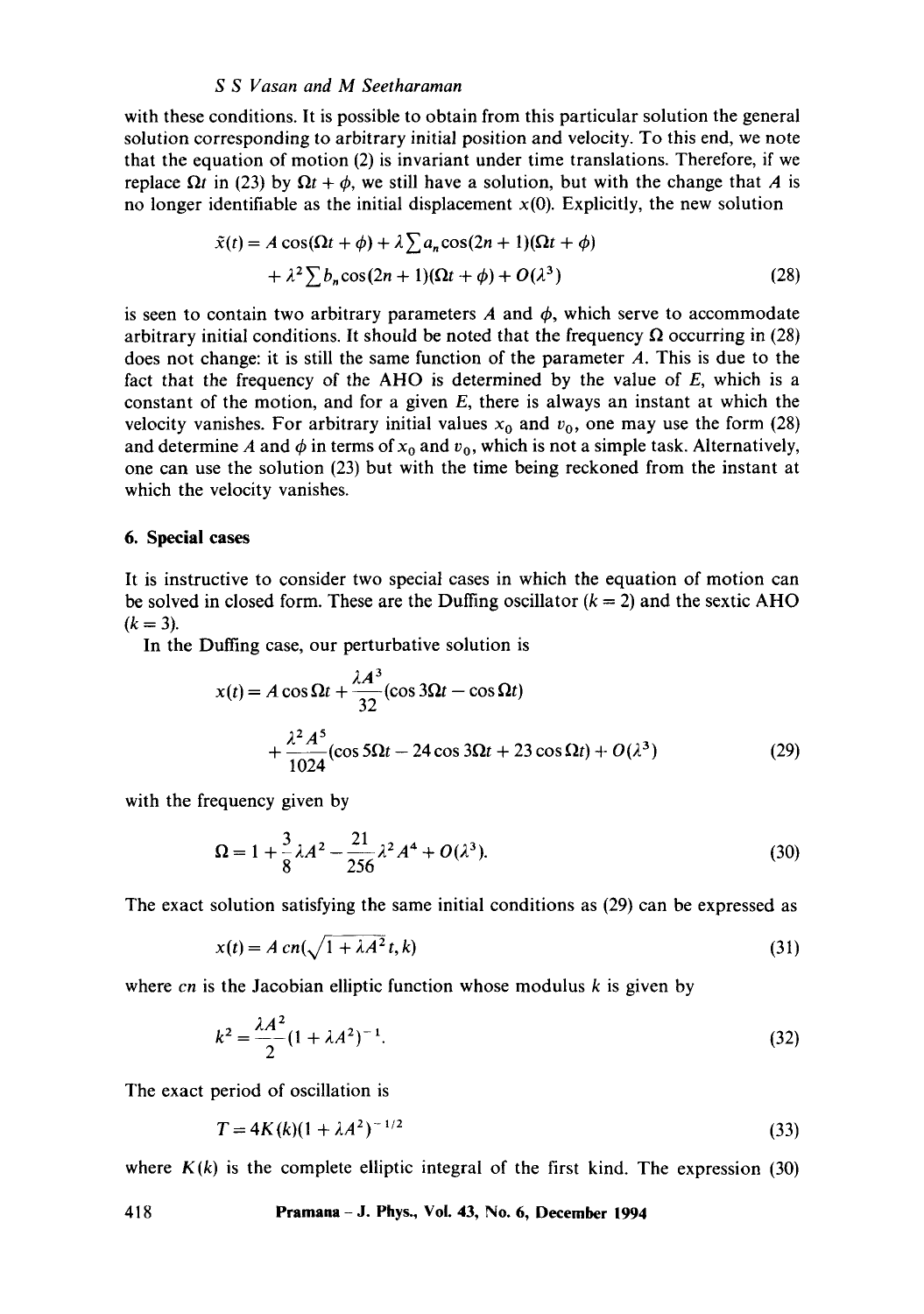coincides up to order  $\lambda^2$  with the expansion for  $\Omega$  in powers of  $\lambda$  obtained from (33). By making use of the standard Fourier series expansion of the *cn* function [5] we can show that (29) is the same as (31) up to order  $\lambda^2$ .

Similar results hold also in the case of the sextic AHO. The exact solution for this case can be written in the form

$$
x(t) = \frac{A \, c n \, u}{\mathrm{d} n \, u} \left[ \frac{1 + \mathrm{d} n \, 2u}{1 + \gamma + (1 - \gamma) c n \, 2u} \right]^{1/2} \tag{34}
$$

where

$$
u = \sqrt{\alpha \beta} t, \quad \alpha = (1 + \lambda A^4)^{1/2}, \quad \beta = \left(1 + \frac{\lambda A^4}{3}\right)^{1/2}, \quad \gamma = \frac{\alpha}{\beta}
$$
 (35)

and the modulus of the elliptic functions *cn* and *dn* is

$$
k^2 = \frac{1}{2} \left[ 1 - \frac{1}{\alpha \beta} \left( 1 + \frac{1}{2} \lambda A^4 \right) \right]
$$
 (36)

The frequency of this periodic solution is

$$
\Omega = \pi \sqrt{\alpha \beta} / 2K(k) \tag{37}
$$

Expanding the solution (34) in powers of  $\lambda$ , we get

$$
x(t) = A \cos \Omega t + \frac{\lambda A^5}{384} (\cos 5\Omega t + 15 \cos 3\Omega t - 16 \cos \Omega t)
$$
  
+ 
$$
\frac{\lambda^2 A^9}{294912} (3 \cos 9\Omega t + 95 \cos 7\Omega t - 7680 \cos 3\Omega t + 7582 \cos \Omega t)
$$
  
+ 
$$
O(\lambda^3)
$$
 (38)

which is precisely the solution generated by our second order formula (23). Similarly, we get from (37) the expansion

$$
\Omega = 1 + \frac{5}{16} \lambda A^4 - \frac{215}{3072} \lambda^2 A^8 + O(\lambda^3). \tag{39}
$$

which coincides with the result derived from  $(15)$ .

# **7. Discussion**

We have presented above explicit classical solution to the general anharmonic oscillator up to the second order in the anharmonicity. Novel features of our perturbative approach are the prior determination of the period  $T$  of classical motion (to all orders in the nonlinearity parameter  $\lambda$ ) and its subsequent use to develop a smallcoupling expansion for the solution which is free of secular terms. In usual perturbative treatments, the frequency  $\Omega$  and the displacement  $x(t)$  are found simultaneously in every order of the approximation, which makes the analysis of the general AHO rather involved. In our method we exploit the fact that the AHO has a well defined period which can be determined independently, without any references to the **dis-**